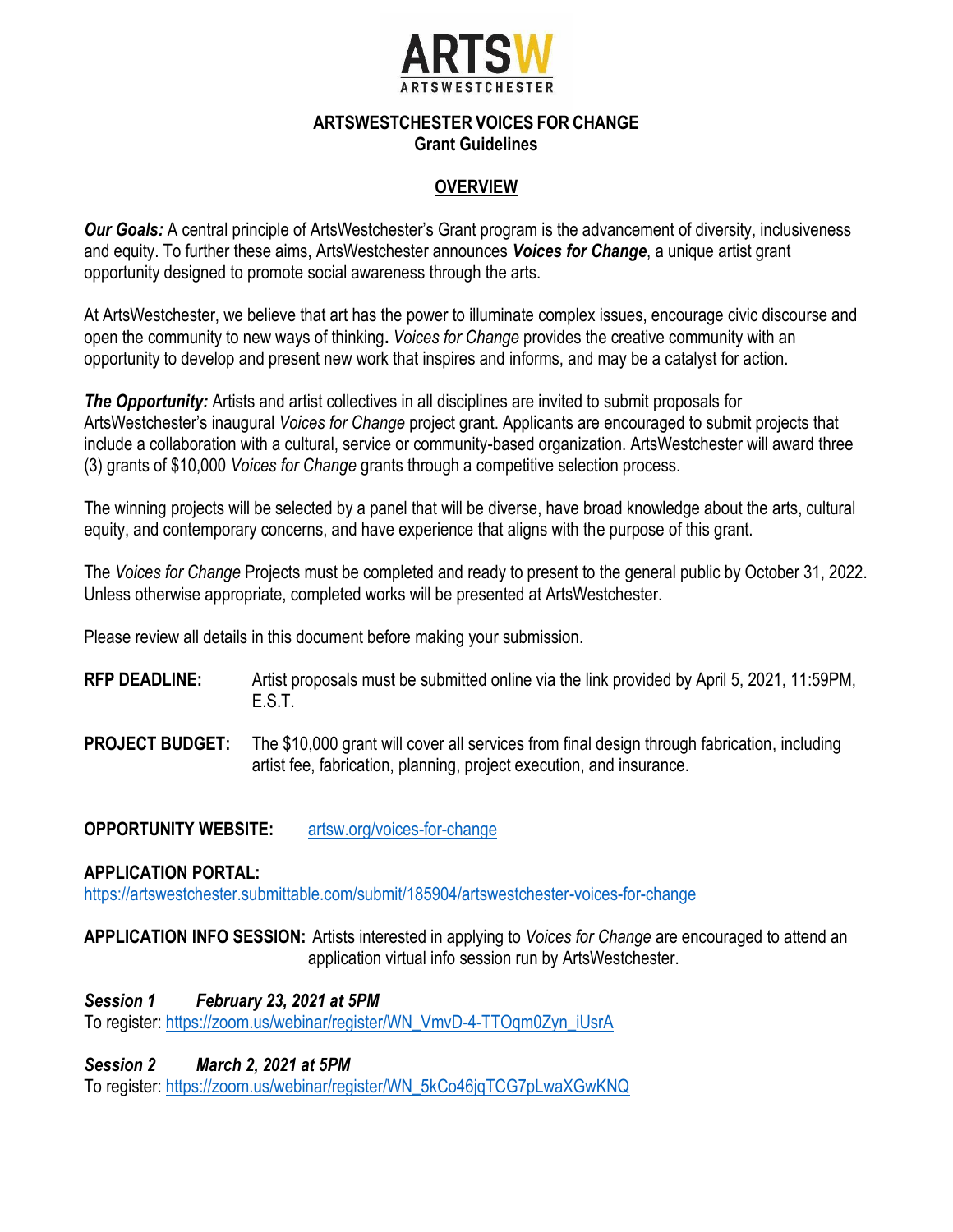## **GUIDELINES**

ArtsWestchester's *Voices for Change* grant program supports the creation and presentation of new work by Mid-Hudson Valley Region individual artists and artist collectives. We seek proposals that reflect a broad and diverse range of creative voices and art forms, ranging from an expression of ethnic/folk traditions to contemporary and experimental forms.

*Voices for Change* seeks to support visionary work that encourages deep thinking about complex social issues. Projects must reflect significant understanding and analysis of the topic presented. Applicants are encouraged to submit projects that include a collaboration with a cultural, service or community-based organization.

Projects may address, but are not limited to, the following categories: Social Change, Social Justice, Civic Equity and the Public Good.

The following are examples of themes that may be considered:

- Civil Rights
- Criminal Justice
- Cultural Equity
- The Constitution
- Public Health
- Climate
- Human Rights
- Barriers to Participation in Civic Life

### **ELIGIBILITY:**

This opportunity is open to individual artists and artist collectives who live or maintain a studio/creative work space in the Mid-Hudson Valley region: Dutchess, Orange, Putnam, Rockland, Sullivan, Ulster or Westchester counties. We encourage projects from a wide range of artistic disciplines.

Artists who have previously received funding through one of ArtsWestchester's grant programs are eligible to apply, but must submit a new and not previously-funded project.

### **Ineligible Projects:**

Voices for Change grants do not support the following projects:

- Advocacy for or against political candidates or legislation
- General operating support
- Staff positions

• Fundraising events

# **PROPOSAL REQUIREMENTS:**

Proposals must include the following:

### **1. Resume/CV**

*Format:* Word Doc or PDF.

A chronological resume, not a biography demonstrating a minimum of three (3) years of professional art experience. If submitting as a team, a current resume should be submitted for each team member. Total resume may not exceed 3 pages and must include your education history.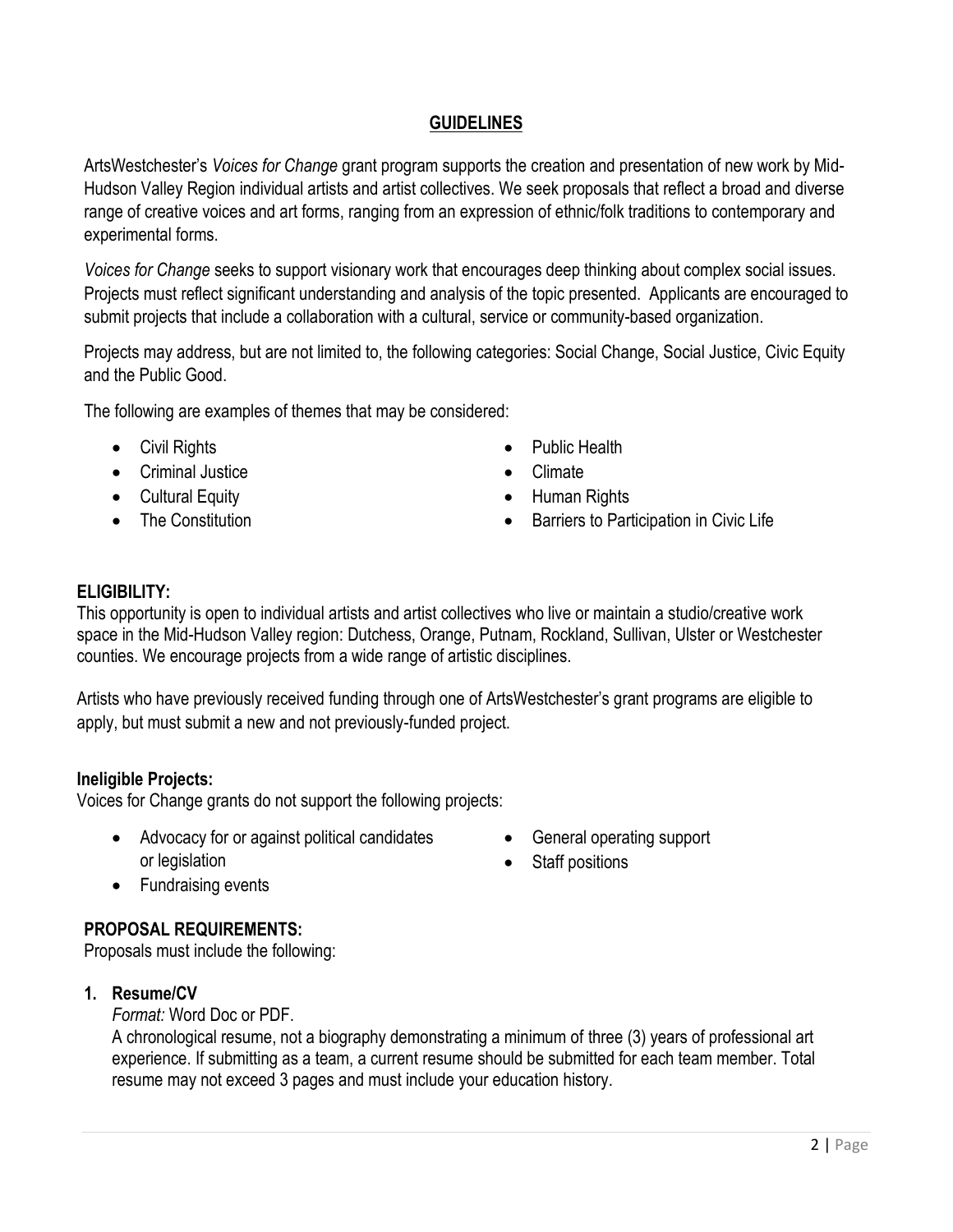## **2. Artist's Statement:**

### *Format:* Word Doc or PDF.

A written description of the artist's body of work to give the panel understanding or insight. It should inform, connect with an art context, and present the basis for your work. It can be descriptive or reflective in nature (1 page maximum).

### **3. Work Samples:**

*Format:* JPEG, TIFF, PDF, MPEG, MP4, MOV, MP3, WAV

- Submit a minimum of five (5) and up to ten (10) DIGITAL documentation of original completed works, not proposals, which demonstrate the artist's qualifications for the project. Teams may submit a total of ten (10) samples with at least one representation of every team member.
- Artists submitting video or audio work may include links to youtube or similar sites, but must link to specific works.
- File names should use the following convention: artist last name\_work\_title\_date.
- Samples emailed or mailed as hardcopy will NOT be accepted. All work samples must be submitted electronically through the online application portal on Submittable, which will remain open until TBD.

### **4. Work Sample Checklist:**

#### *Format:* Word Doc, PDF

A checklist of works uploaded in application part 3, "Work Samples." For each work submitted, please include the following information: file name, title, date, materials, artwork location, and if applicable, commissioning entity. If multiple documentations of the same work are being submitted, please note accordingly in the checklist document.

### **5. Project Vision Statement:**

### *Format:* Word Doc or PDF

Brief statement summarizing the artist's vision for the project. Include a description of the work (including, for example, the materials, methods, and the proposed presentation format.) Please address how you see this project fitting into the overall theme and mission of the Grant. How do you envision the project will serve the local community and become a potential catalyst for local action? If applicable, describe your community partner organization or group, their role in formulating the project to date, and the role they will serve in the implementation of the project. (Not to exceed 2 pages, 12 point font, 1 inch margins. Additional pages will be removed from the application.)

### **6. Project Budget & Budget Narrative**

### *Format: Word Doc, Excel Doc, PDF*

The \$10,000 grant will cover all services through completion, including artist fees, fabrication (if applicable), planning, execution, and insurance. Artists must provide a proposed budget showing how the \$10,000 will be spent towards the project. Budget items may include: fees for actors to perform final reading or performance of a play, fees for dancers, art materials, studio fees, engineering fees, fabricator costs, framing. If applying with a partner or co-sponsor, please indicate contribution of cash or in-kind services. ArtsWestchester will be the venue for the presentation of the completed artwork. However, any special equipment or staffing required to present the work should be included in the proposed budget.

# **7. Statement of Support/ Letter of Reference:**

*Format: Word Doc or PDF*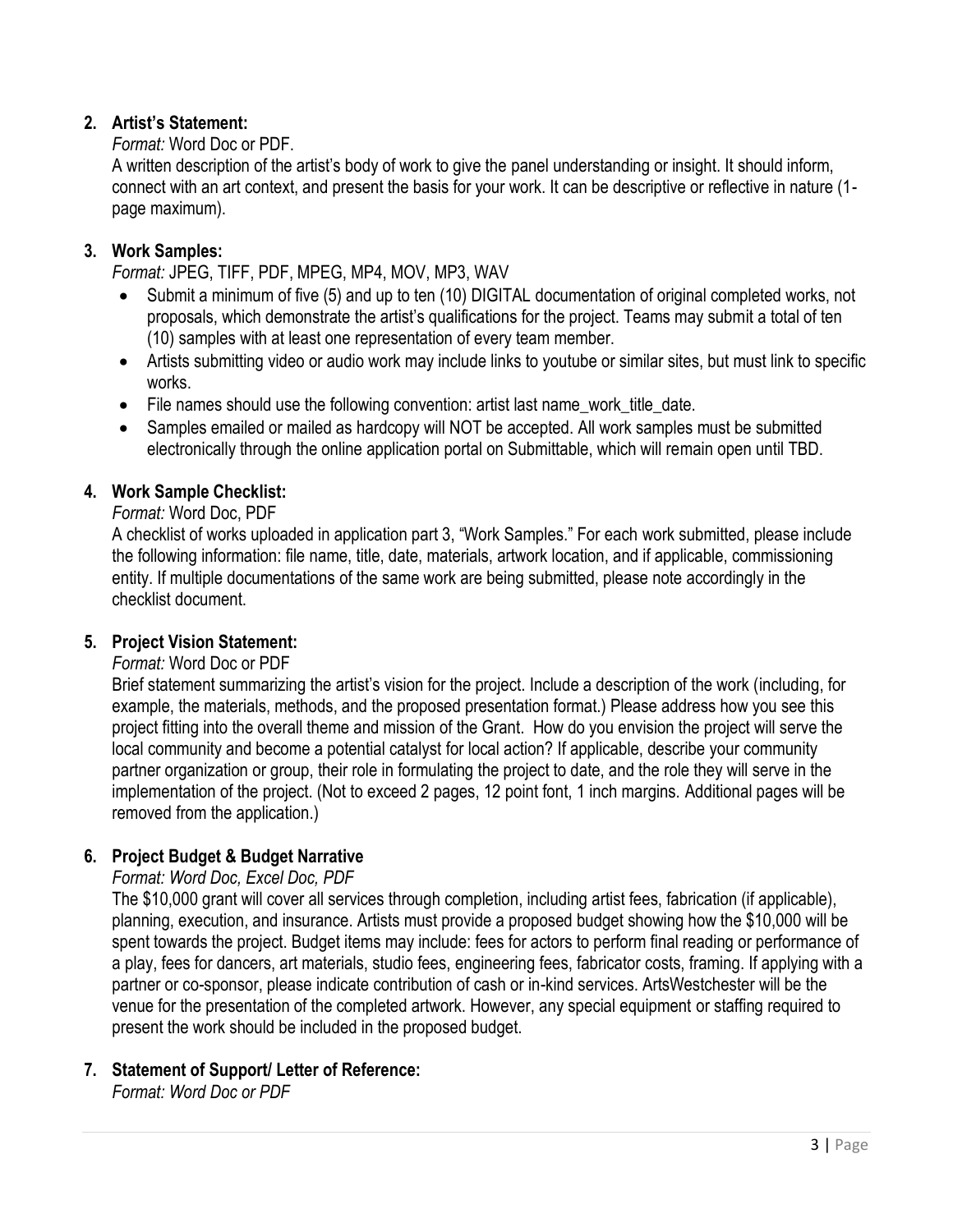If working with a community partner, include a letter of support from the partner organization stating its involvement in the development of the project to date and its role in its implementation. Artists may include no more than three (3) letters of support or professional references. References should have an intimate knowledge of the artist's work. Include complete addresses, email, professional title, and telephone numbers in the letters. References may be contacted by the panel.

# **8. Proof of Hudson Valley Residency/Affiliation**

*Format:* PDF, JPEG, and TIFF

Please provide proof of Hudson Valley Region residency or work place. Examples of identification can range from photocopy of an active NY driver's license/permit/identification card, W-2 form, reference from employer, a current mailing address, notarized letter, etc.

### **9. Additional Support Materials**

### *Format: Word Doc, PDF, jpeg*

Any additional documents that may better illustrate the Artist's vision to the selection panel should be included. Additional materials are optional and may include materials such as:

- 2D renderings/sketch of proposed visual artwork
- Music that my accompany a new choreographed work
- Stanza of poem, etc.
- If using subcontractors, please provide bios/resumes of proposed subcontractors.

Applicants are encouraged to apply early to reduce risk of technical difficulties. Incomplete, late, hand-delivered, mailed or emailed submissions will NOT be accepted for any reason. Artists understand that by submitting to the *Voices for Change* Grant Opportunity, they grant permission to ArtsWestchester to use their biography, likeness, and proposal materials for non-commercial promotional purposes related to the Grant opportunity, including but not limited to social media, digital communications, and press packages.

# **CRITERIA:**

- o Artistic merit as demonstrated by work samples, significance of the proposed work, and overall concept.
- $\circ$  Originality and timeliness of the vision.
- o Demonstrated insight into the selected theme.
- o Strength and authenticity of community engagement.
- $\circ$  Artist commitment to diversity, equality, inclusion, and accessibility.

# **SELECTION PROCESS:**

The initial review for eligibility and application completeness will be conducted by ArtsWestchester staff. Eligible applications will enter a two-stage panel review process. Round One Panelists will be diverse, have broad knowledge of the arts, cultural equity, and contemporary concerns, and have experience that aligns with the purpose of this grant. Round One Panelists will identify finalists who will have the opportunity to present their proposals to a Committee of the Board. The Committee will recommend grant recipients, to be voted on by the full Board of ArtsWestchester, which makes the final decision on all grants.